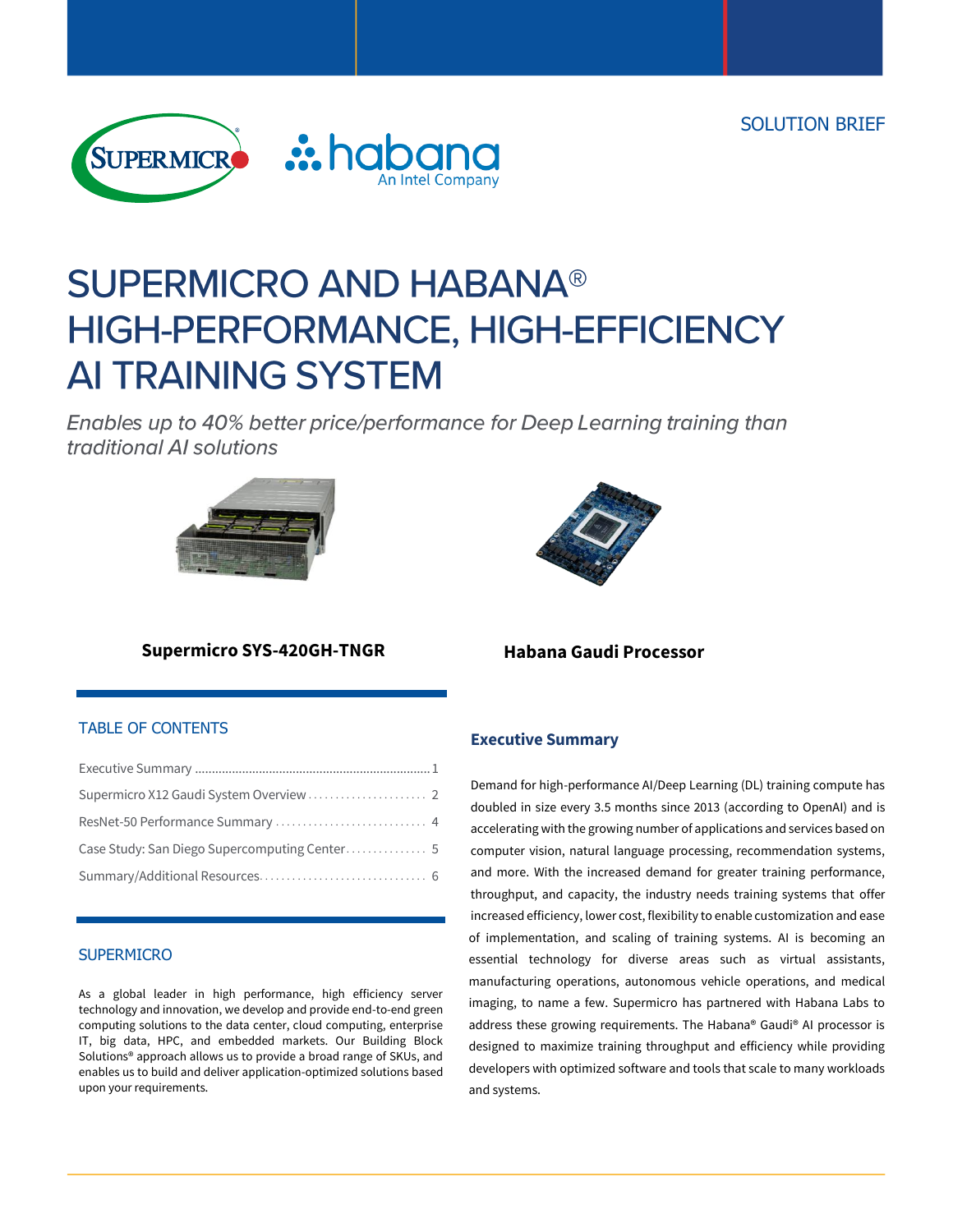Supporting Gaudi processor deployment is the Habana® SynapseAI® Software Platform, created with developers and data scientists in mind, providing versatility and ease of programming to address end-users unique needs while allowing for simple and seamless transition of their existing models over to Gaudi.

This solution brief provides an overview of the Supermicro X12 Gaudi AI Training system to enable high-performance computing for deep learning workloads.

## **Supermicro X12 Gaudi AI Training System Overview**

The Supermicro X12 Gaudi AI Training System (SYS-420GH-TNGR), powered by Habana Gaudi Deep Learning Processors, pushes the boundaries of deep learning training and can scale up to hundreds of Gaudi processors in one AI cluster. Gaudi is the first DL training processor with integrated RDMA over Converged Ethernet (RoCE v2) engines on-chip. With bi-directional throughput of up to 2 TB/s, these engines play a critical role in the inter-processor communication needed during the training process. This native integration of RoCE allows customers to use the same scaling technology, both inside the server and rack (scale-up) and across racks (scale-out). These can be connected directly between Gaudi processors or through any number of standard Ethernet switches.

With high compute utilization for GEMM and convolutions, low-power system design, and Bfloat16 support enabling FP32 accuracy with 16bit training speed, the Supermicro X12 Gaudi AI Training System is built to prioritize two key real-world considerations: training an AI model as fast as possible and reducing the cost of training. The system enables high-efficiency AI model training for vision applications such as manufacturing defects, resulting in better products with fewer warranty issues and fraud detection, saving billions of dollars annually. Inventory management is another area that benefits from AI technologies by allowing enterprises to become more efficient. Using AI technologies, medical imaging becomes more accurate and faster at detecting abnormalities, and identification from photos or videos can enhance security where needed. AI also enables language applications, including question answering, subject matter query, chatbots, translations, and sentiment analysis for recommendation systems, enhancing customer service organizations with more accurate and consistent knowledge.

## **System Specifications**

The 420GH-TNGR system contains eight Gaudi HL-205 mezzanine cards, dual 3<sup>rd</sup> Gen Intel® Xeon® Scalable processors, two PCIe Gen 4 switches, four hot swappable NVMe/SATA hybrid hard drives, fully redundant power supplies, and 24 x 100GbE RDMA (6 QSFP-DDs) for unprecedented scale-out system bandwidth. This system contains up to 8TB of DDR4-3200MHz memory, unlocking the Gaudi processors' full potential. The HL-205 is OCP-OAM (Open Compute Project Accelerator Module) specification compliant. Each card incorporates the Gaudi HL-2000 processors with 32GB HBM2 memory and ten natively integrated ports of 100GbE RoCE v2 RDMA.



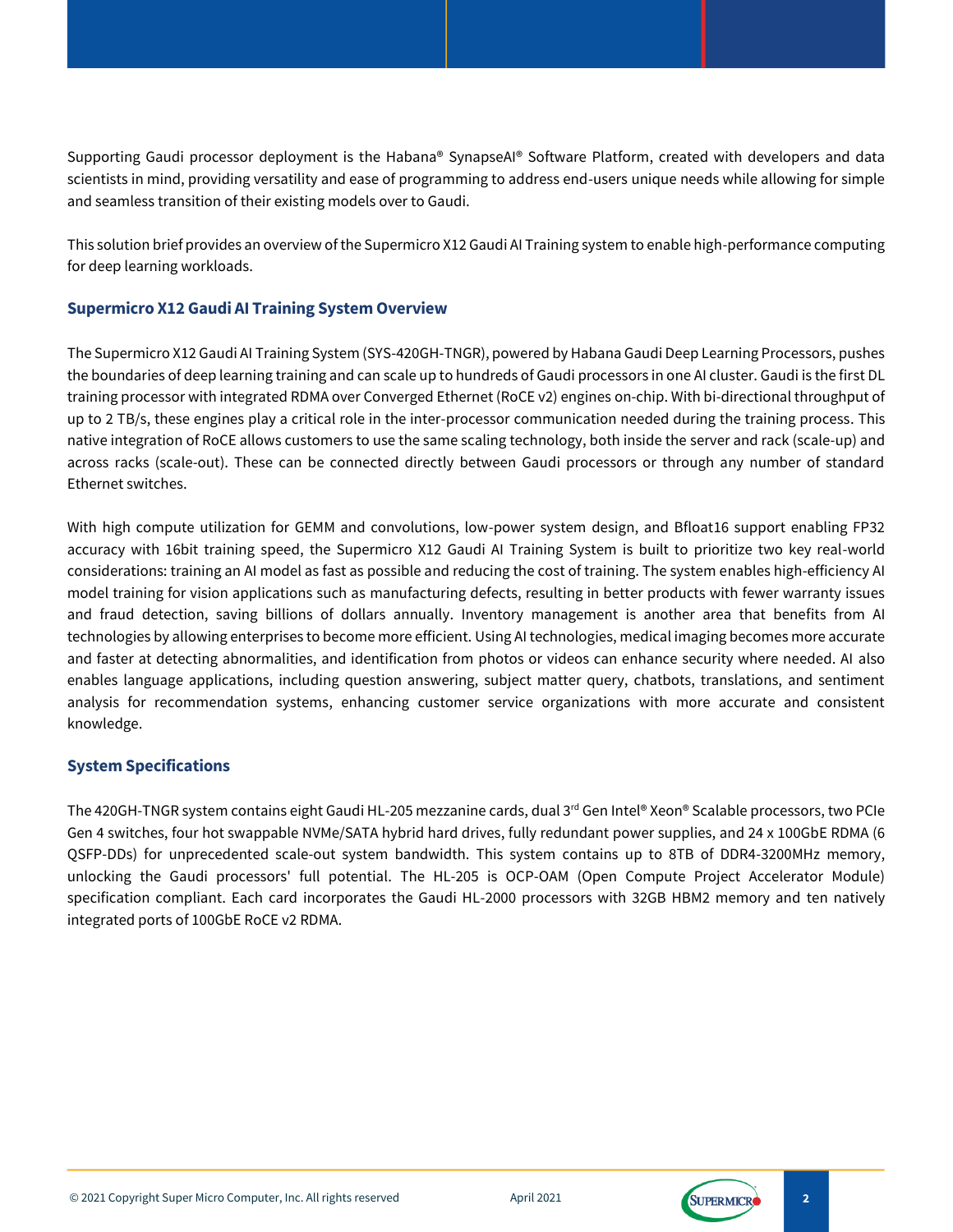

#### **Figure1: SYS-420GH-TNGR Specifications**

Each of the Gaudi processors dedicates seven of its ten 100GbE RoCE ports to an all-to-all connectivity within the system, with three ports are available for scaling out for a total of 24 x100GbE RoCE ports per 8-card system. This allows end customers to scale their deployment using standard 100GbE switches. The high throughput of RoCE bandwidth inside and outside the box and the unified standard protocol used for scale-out make the solution easily scalable and cost-effective. The diagram below shows the Gaudi HL-205 processors and the communication paths between processors and the server CPUs.



**Figure 2: SYS-420GH-TNGR Specifications**

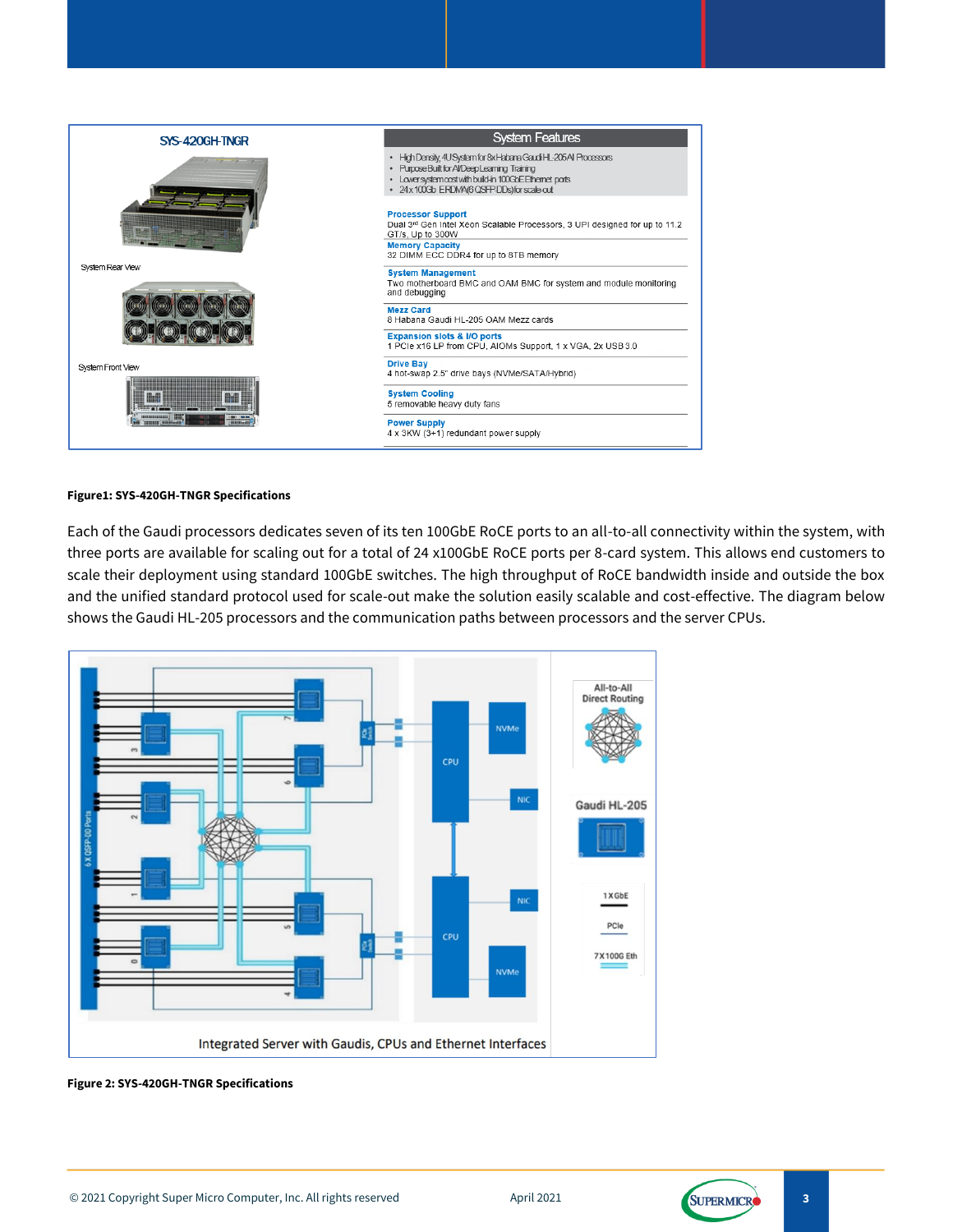The Figure below shows how a large scale, distributed training solution is built using the Gaudi AI System as a basic component with standard Ethernet connectivity. It offers three reduction levels – one within the system, another between 11 Gaudi AI Systems, and another between 12 islands. Altogether, this system hosts 8\*11\*12 = 1056 Gaudi cards. Larger systems can be built with an additional aggregation layer or with less bandwidth per Gaudi.



#### **Figure 3: Topologies for scaling Different Training Models**

#### **SUPERMICRO 420GH-TNGR SHOWCASES THE BENEFITS OF THE HABANA GAUDI AI TRAINING PROCESSOR**

- High-performance, high efficiency
	- o Price performance that enables more access to more end-customers to AI training
	- o Performance at scale: high throughput at low batch size
	- o Low system power
- First-of-its-kind scalability with native Ethernet scale-out
	- o Avoids proprietary interfaces with industry standard Ethernet
	- o Eliminates bottlenecks with integrated NIC with built-in RDMA over Converged Ethernet (RoCE v2)
	- Reduces system complexity, cost, and power with component integration
		- o Leverages wide availability of standard Ethernet switches
- Solution flexibility and support for customization and ease of implementation
	- o Habana SynapseAI Software Platform featuring
		- **•** Programmable TPC and rich TPC kernel libraries
		- Software Infrastructure and Tools
		- **■** Graph compiler and runtime
		- Support for popular frameworks and models
- Open Compute Project (OCP) Accelerator Module (OAM) compliance

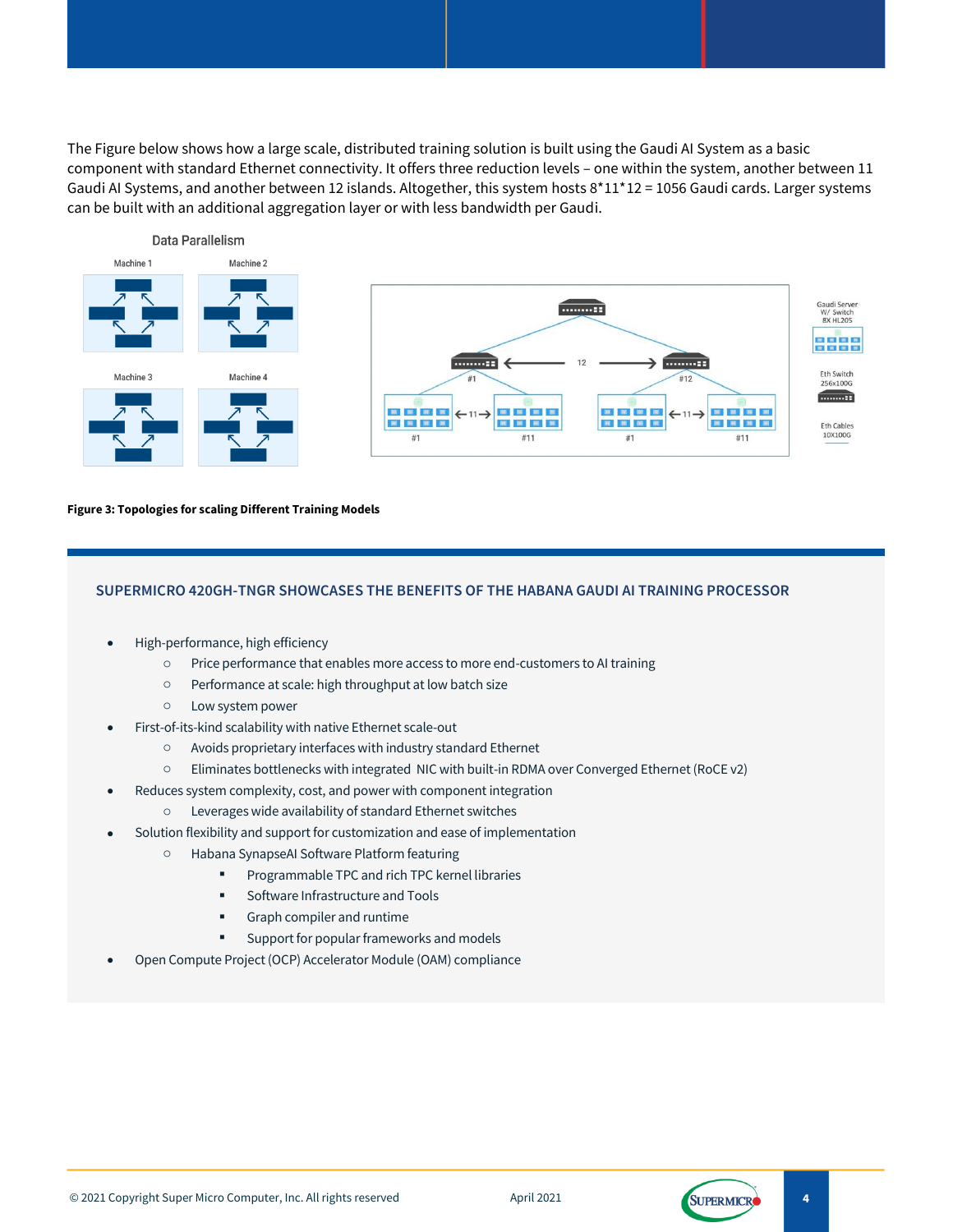## **ResNet-50 Performance**

The Supermicro 420GH-TNGR with dual 3<sup>rd</sup> Gen Intel Xeon Scalable Processors and eight Habana Gaudi AI training processors has shown excellent performance and scalability when running ResNet-50 in the TensorFlow framework. Below is a chart showing how, as the number of Habana Gaudi AI training cards is increased, the throughput, as measured in the number of images per second, increases with near linear scale. When compared to other systems on a price and performance basis, this solution shines.



**Figure 4 - Performance as Gaudi Cards are Increased**

## **Case Study: Large scale, distributed AItraining at San Diego Supercomputer Center**

The San Diego Supercomputer Center (SDSC) is a leader and pioneer in high-performance and data-intensive computing, providing cyberinfrastructure resources, services, and expertise to the national research community, academia, and industry. Located on the UC San Diego campus, SDSC supports hundreds of multidisciplinary programs spanning a wide variety of domains, from astrophysics and earth sciences to disease research and drug discovery.

The National Science Foundation (NSF) has awarded the San Diego Supercomputer Center (SDSC) at UC San Diego a grant to develop a high-performance resource for conducting artificial intelligence (AI) research across a wide swath of science and engineering domains. Called Voyager, the system will be the first-of-its-kind available in the NSF resource portfolio. As part of their mission to develop algorithms for these domains, SDSC required a cost effective yet powerful system to accelerate AI Training algorithms. SDSC chose the combination of Supermicro Intel Xeon-based CPU servers and the Habana Gaudi AI training systems. When complete, the Voyager system will contain over 42 Supermicro X12 Gaudi AI Training Systems, 336 Habana Gaudi processors, and 16 Habana Goya processors for inference.

Supermicro has worked closely with Habana and SDSC to create a large-scale AI training system. An efficient and performanceoriented system can be implemented based on the users' needs by selecting the right components, as shown below. Expertise in many areas, combined with a wide range of server and storage hardware, enables Supermicro to deliver custom solutions

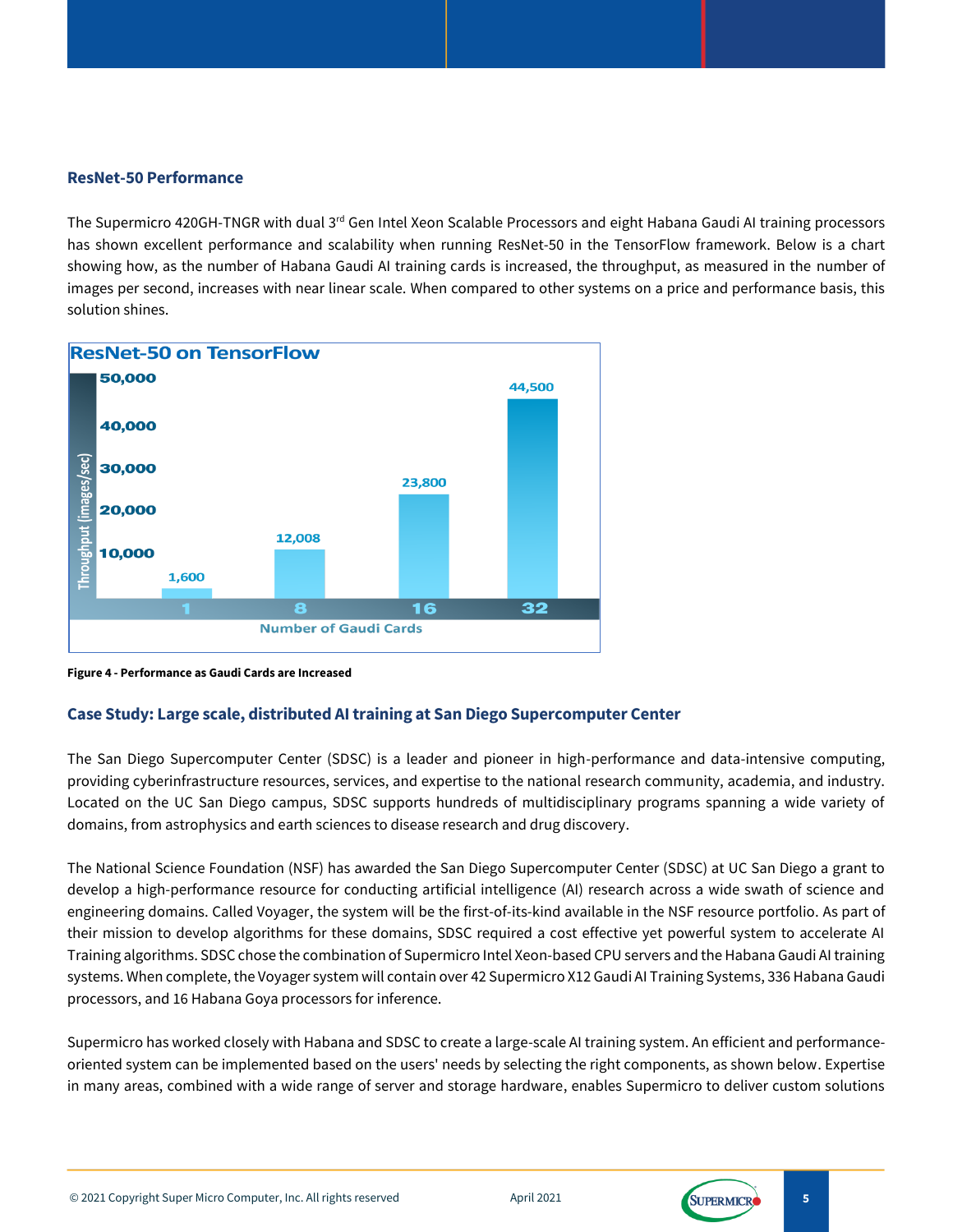based on industry standards. Supermicro builds the systems from the ground up with a complete manufacturing facility, from board testing up through multi-rack configuration and testing. This results in more confidence and fewer issues when delivered to innovative customers.

The large and efficient Voyager installation for AI training and inference consists of multiple racks of the Habana Gaudi AI Training systems, a Goya Inference rack, storage nodes, and an appropriate rack of networking equipment to support the high speeds necessary for the very fast training scale-out system and inference, as this diagram depicts.



**Figure 5 – Supermicro Large Scale Gaudi Training System example**

## **Summary**

Deep Learning revolutionizes computing, impacting enterprises across multiple industrial and research sectors. The computational complexity of deep neural networks is becoming exponentially greater, driving massive demand for compute power. The challenge of deep neural network training is to improve upon multiple criteria at once: first, to complete the job faster with reduced training time; second, to achieve improved price/performance, thus lowering total cost of ownership to enable access to more AI training to more end-users; third, to reduce overall system energy consumption; fourth, to provide flexible scalability with standard interfaces that eliminate vendor lock-in; and lastly, to enable end-customers to customize workloads to address their unique needs.

Supermicro has partnered with Habana Labs and Intel to deliver a high performance and cost-effective system for AI training, coupled with the  $3^{rd}$  Gen Intel Xeon Scalable Processor. The combination of the expertise of Supermicro in systems design and Habana Labs with AI processor design will enable high-performance training at reasonable prices and make AI training more accessible to a wide range of industries. The Supermicro X12 Gaudi AI Training System provides superior scalability and has been substantiated by demanding AI customers. By designing, configuring, and testing, customers can be confident that the clusters are operational and optimized for their intended use.